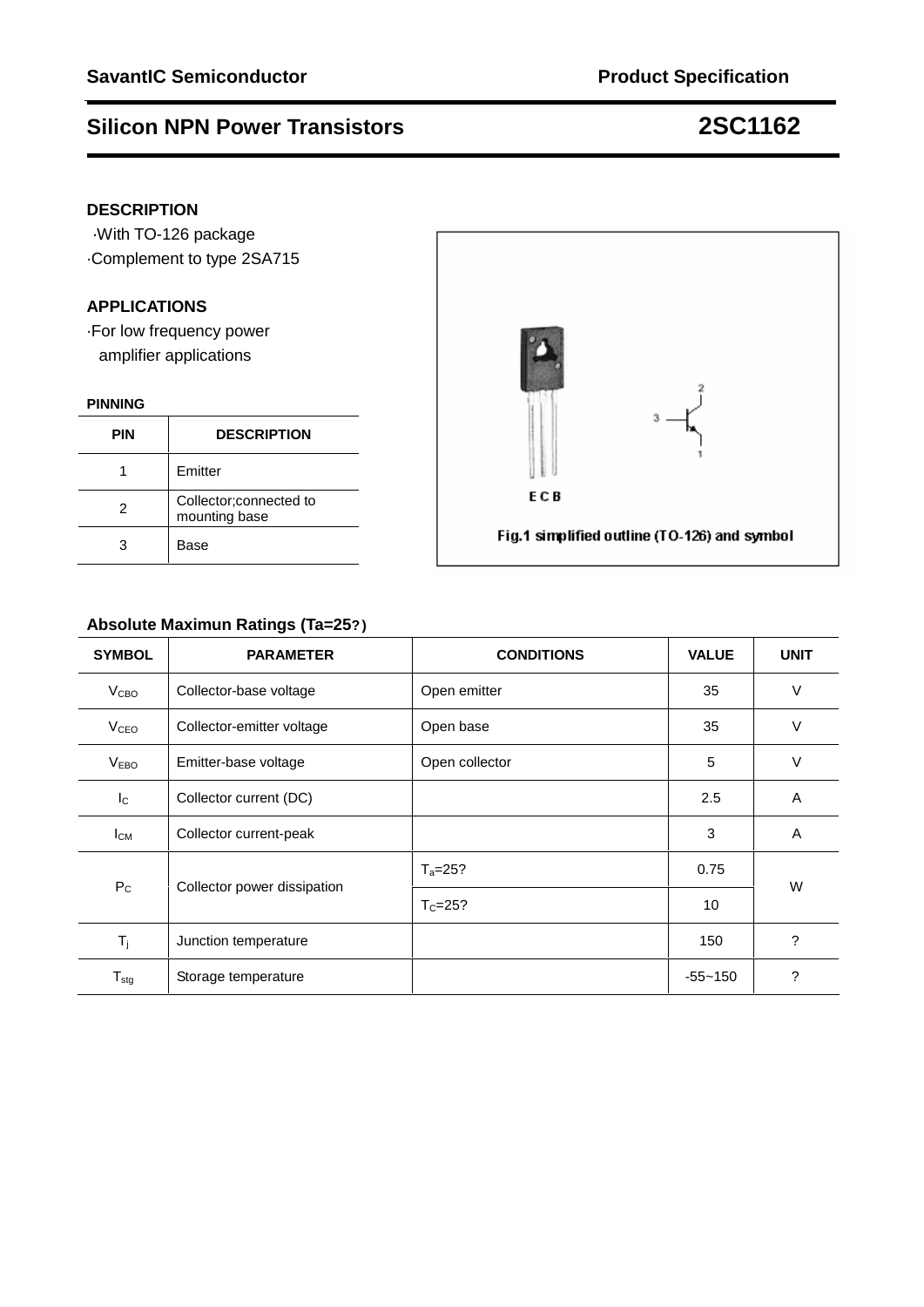## **CHARACTERISTICS**

## **Tj=25?unless otherwise specified**

| <b>SYMBOL</b>             | <b>PARAMETER</b>                     | <b>CONDITIONS</b>                        | <b>MIN</b> | TYP. | <b>MAX</b> | <b>UNIT</b> |
|---------------------------|--------------------------------------|------------------------------------------|------------|------|------------|-------------|
| $V_{(BR)CEO}$             | Collector-emitter breakdown voltage  | $lc=10mA$ $ls=0$                         | 35         |      |            | $\vee$      |
| $V_{(BR)CBO}$             | Collector-base breakdown voltage     | $I_C=1mA$ ; $I_E=0$                      | 35         |      |            | $\vee$      |
| $V_{(BR)EBO}$             | Emitter-base breakdown voltage       | $I_E=1mA; I_C=0$                         | 5          |      |            | $\vee$      |
| $V_{CEsat}$               | Collector-emitter saturation voltage | $IC=2.0A$ ; $IB=0.2A(Pulse test)$        |            |      | 1.0        | V           |
| $V_{BE}$                  | Base-emitter on voltage              | $IC=1.5A$ ; $VCF=2V(Pulse test)$         |            |      | 1.5        | $\vee$      |
| <b>I</b> CBO              | Collector cut-off current            | $V_{CB} = 35V$ ; $I_F = 0$               |            |      | 20         | μA          |
| <b>IEBO</b>               | Emitter cut-off current              | $V_{FB}=3V$ : $I_C=0$                    |            |      | 1          | μA          |
| $h_{FE-1}$                | DC current gain                      | $I_{C} = 0.5A$ ; $V_{CE} = 2V$           | 60         |      | 320        |             |
| $h_{FE-2}$                | DC current gain                      | $I_C = 1.5A$ ; $V_{CE} = 2V(Pulse test)$ | 20         |      |            |             |
| $f_{\scriptstyle{\sf T}}$ | <b>Transition frequency</b>          | $IC=0.2A$ ; $VCE=2V(Pulse test)$         |            | 180  |            | <b>MHz</b>  |

## u **hFE-1 Classifications**

| R      | C.      | D       |
|--------|---------|---------|
| 60-120 | 100-200 | 160-320 |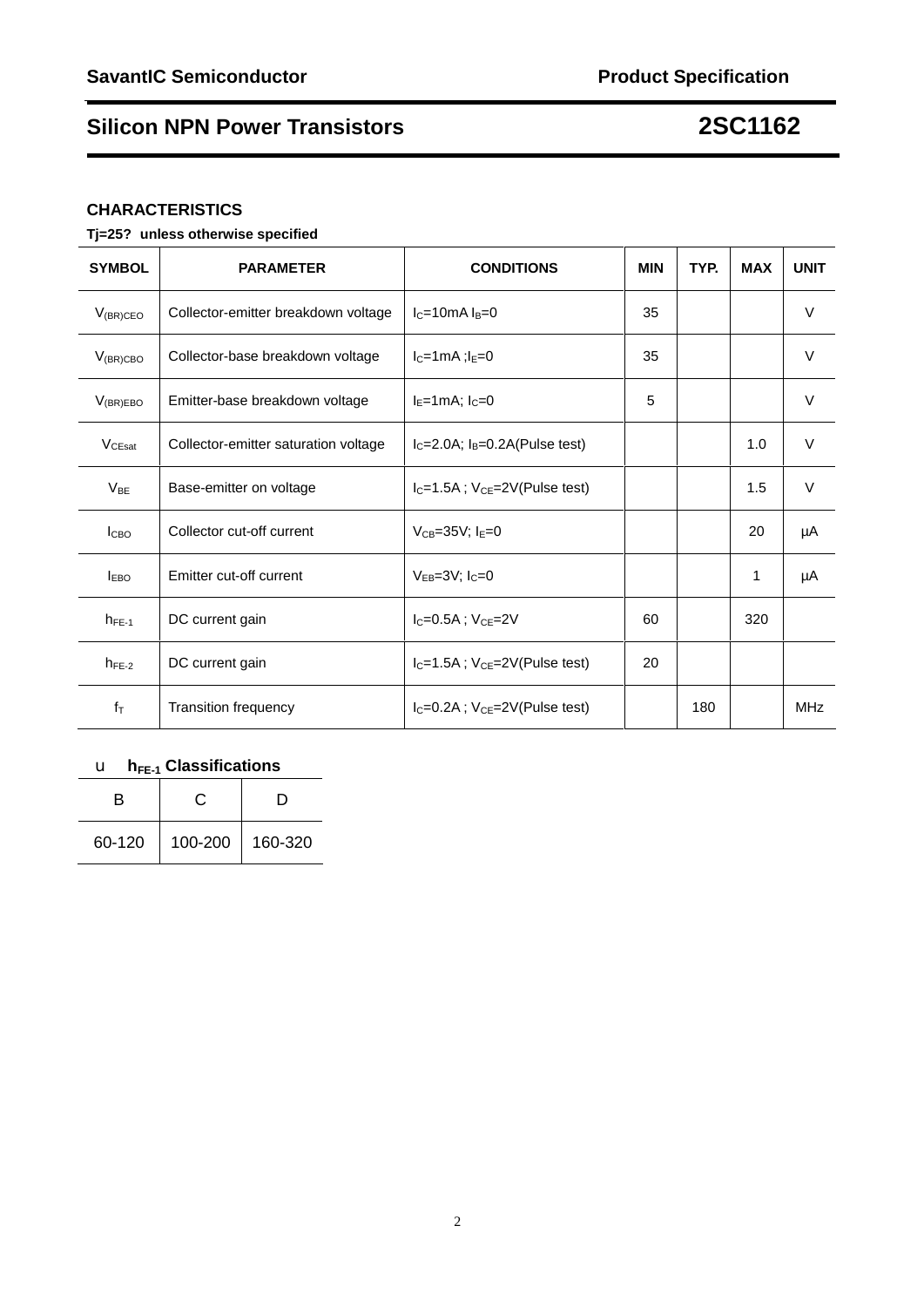### **PACKAGE OUTLINE**